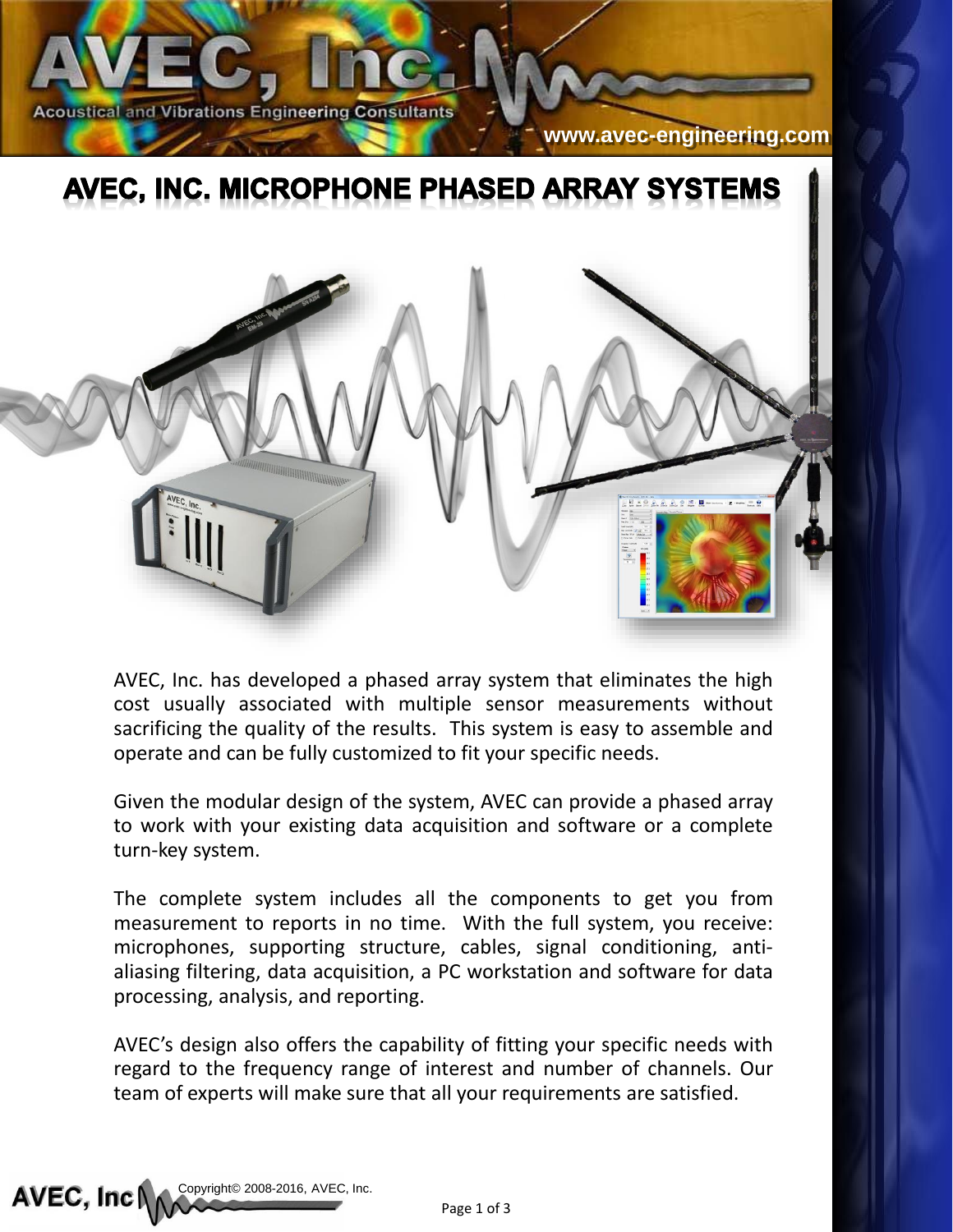# AVEC, INC. MICROPHONE PHASED ARRAY SYSTEMS

## **Phased Array**

The AVEC phased array system is the result of years of experience in array testing and design. Its anodized aluminum and carbon fiber construction makes it compact, lightweight, and easy to transport.

The design was made with ease of assembly in mind. As a result, once the microphones are plugged in, just install the arms using the twist-lock connectors, connect the ribbon cable and you can be acquiring data in less than 15 minutes. Also, a laser at the center of the array helps point the array while using its easymotion mechanism.

In addition to the standard 63-channel, 1.5m diameter array, customized array systems are available with different configurations and sizes to target specific applications, including hard-walled wind tunnel testing.

#### **Microphones**

AVEC microphones provide a flat frequency response up to about 20 kHz. For use in our phased arrays, they are tightly matched for level and phase over the whole frequency range. This results in improved performance and practically eliminates the need for time consuming array calibrations.

### **Turn-key Solution**

AVEC, Inc

Besides the array hardware and microphones, our turnkey solution includes signal conditioning, anti-aliasing, data acquisition (PCI-based) and data processing integrated in a single enclosure. This makes the system easy to transport and to set up, i.e. setting up the system only requires connecting the power and a single data cable from the array to the enclosure.

At customer request, the data acquisition can also be implemented in a separate multi-processor workstation or an easy to transport small form factor computer. The system depicted at the bottom of the page shows our 128-channel system with a dedicated small factor PC for data acquisition and processing.



Page 2 of 3